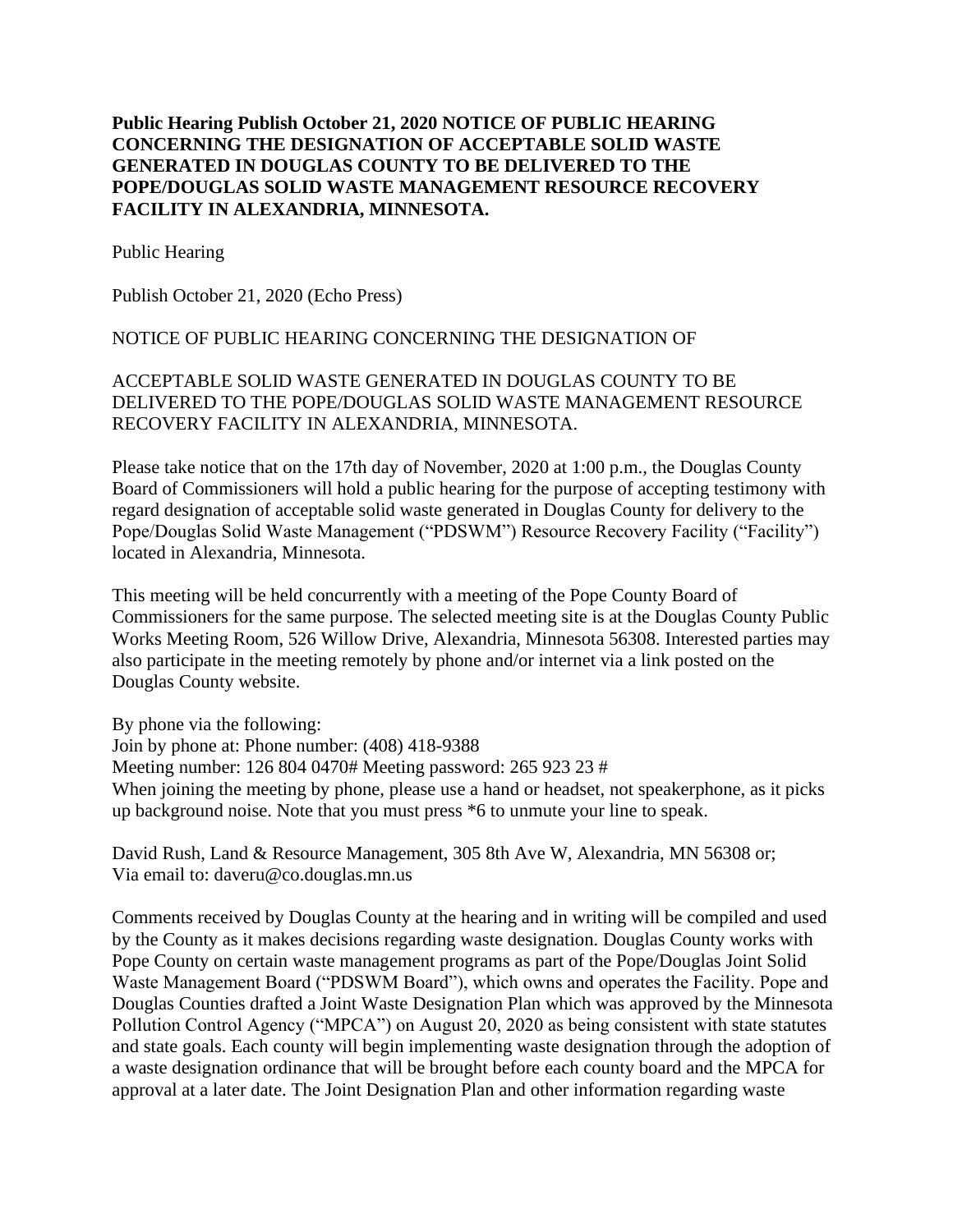designation and waste management in Pope and Douglas Counties are available at www.popedouglasrecycle.com.

PDSWM will attempt to negotiate waste delivery agreements with waste haulers and self-haulers for the delivery of acceptable solid waste to the PDSWM Facility. Solid waste that is acceptable at the Facility ("Acceptable Waste") delivered pursuant to a waste delivery agreement with PDSWM will be exempt from the waste designation ordinances. Haulers under contract will be able to deliver Acceptable Waste to PDSWM at a contract tipping fee ("Contract Rate") that is projected to be \$20.00/ton lower than the future standard gate fee ("Gate Rate"). PDSWM anticipates that waste designation, along with anticipated improvements to the Resource Recovery Campus, will yield an increase in the amount of solid waste processed and recycled, while reducing the amount sent to landfills.

Consistent with the Joint Waste Designation Plan:

I. Waste designation will apply to the entire geographic area (service area) of Douglas County.

II. The point of delivery for Acceptable Waste subject to the designation ordinance will be the PDSWM Facility, which is located at 2115 Jefferson Street, Alexandria, MN 56308. All generators and haulers subject to designation (and not party to a waste delivery agreement with the PDSWM) will be required by the designation ordinance to deliver, or cause to be delivered, all Acceptable Waste they collect and/or generate in Douglas County to the PDSWM Facility.

III. PDSWM plans to continue processing of Acceptable Waste at the Facility, which has been processing solid waste and recyclables for over 30 years. There, certain recyclable materials will continue be removed from the incoming Acceptable Waste, and the remainder will be processed into fuel for the Facility for energy recovery. A small portion of waste, in the form of process residue or bypass reject material, will be sent to landfills.

IV. Waste designation will apply to all solid waste generated in Douglas County that is acceptable for processing at the Facility. Acceptable Waste will not include the following:

A. Unacceptable Waste, which are wastes that cannot be accepted at the Facility;

B. Materials that are separated from solid waste and recovered for reuse in their original form or for use in manufacturing processes (this does not include the treatment of waste after collection for the purpose of composting);

C. Materials that are processed at another resource recovery facility at the capacity in operation at the time the Joint Designation Plan was approved by the MPCA;

D. Materials that are separated at a permitted transfer station or recycling facility located within Douglas County for the purposes of recycling the materials if:

1. the transfer station was in operation on January 1, 1991; or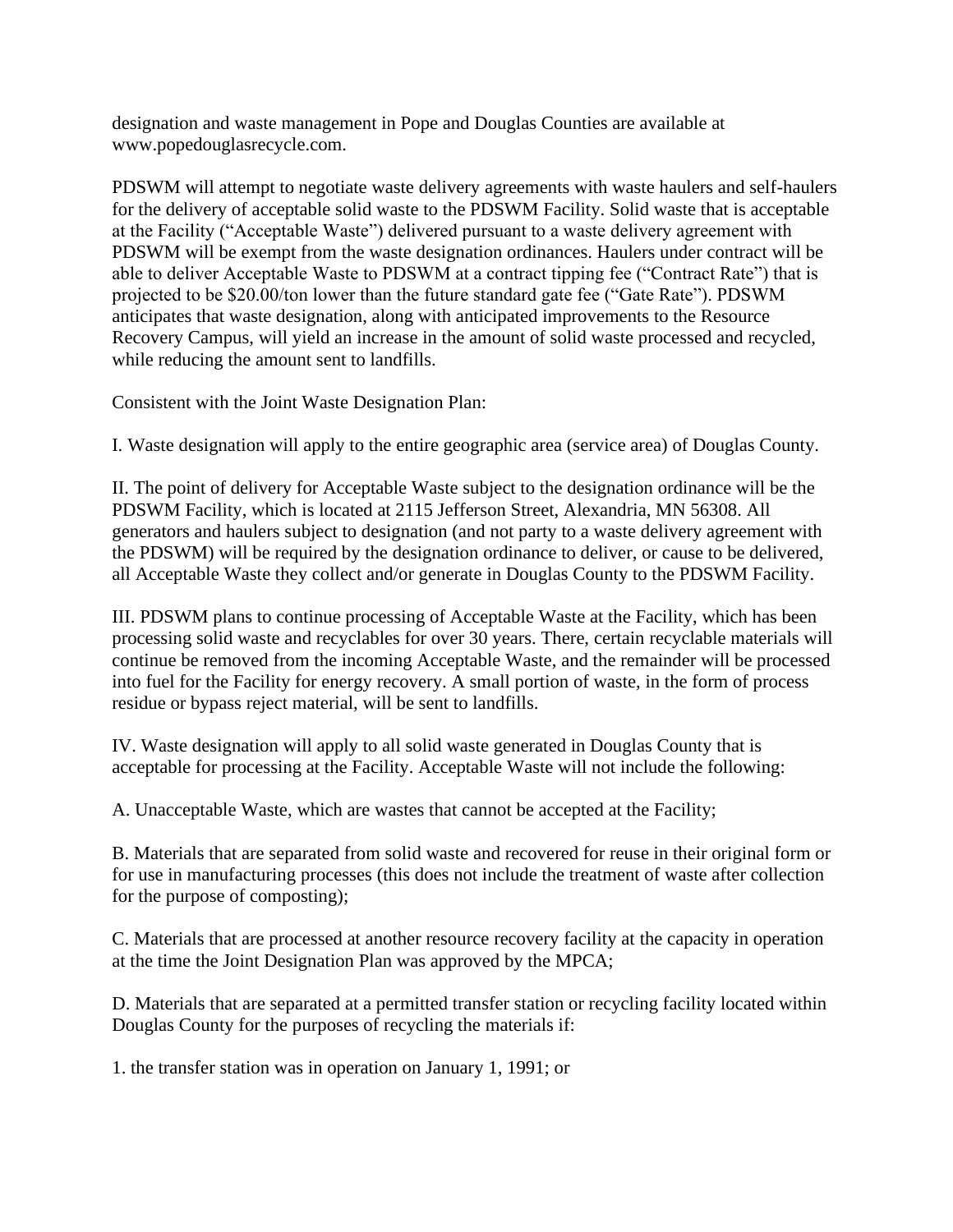2. the materials were not being separated for recycling at the PDSWM Facility at the time the transfer station began separation of the material.

E. Recyclable materials that are:

1. being recycled, and residuals from the recycling if there is at least an 85 percent volume reduction in the solid waste processed at the recycling facility or transfer station and the residuals are managed as a separate waste streams; or

2. separated for recycling at a transfer station outside the County that meet the volume reduction and residual management criteria above, and that have been excluded pursuant to the process in Minn. Stat. § 115A.84, subd. 5.

F. Acceptable Waste otherwise subject to designation but that is delivered to the Resource Recovery Facility pursuant to a waste delivery agreement; and

G. Waste materials excluded pursuant to Minn. Stat. § 115A.84, subd. 4 or § 115A.893.

V. Acceptable Waste generated in 2019 is estimated to have been approximately 33,000 tons for Douglas and Pope County combined. In 2019, only 27,300 tons were delivered to the PDSWM Facility from Douglas and Pope Counties combined.

VI. PDSWM operates as a joint powers board, with revenue collected from tipping fees covering facility expenses. Fees charged for waste delivery to the Facility will be at the amounts adopted by the PDSWM, as amended from time to time, with adequate notice of rate changes provided to haulers and the public. PDSWM shall provide notice of any anticipated increase in the tipping fee by September 30 of each year to be effective the following January 1. PDSWM has an estimated tipping fee schedule (below) that identifies projected tipping fees from 2021-2031. PDSWM has adopted a policy that haulers that enter into a waste delivery agreement will pay a Contract Rate that will be approximately \$20.00 per ton less than the Gate Rate.

Estimated Tipping Fees

Contract Rate Great Rate

2021 \$86.61 2021 \$106.61

2022 \$88.35 2022 \$108.25

2023 \$90.11 2023 \$110.11

2024 \$91.92 2024 \$111.92

2025 \$93.75 2025 \$113.75

2026 \$95.63 2026 \$115.63